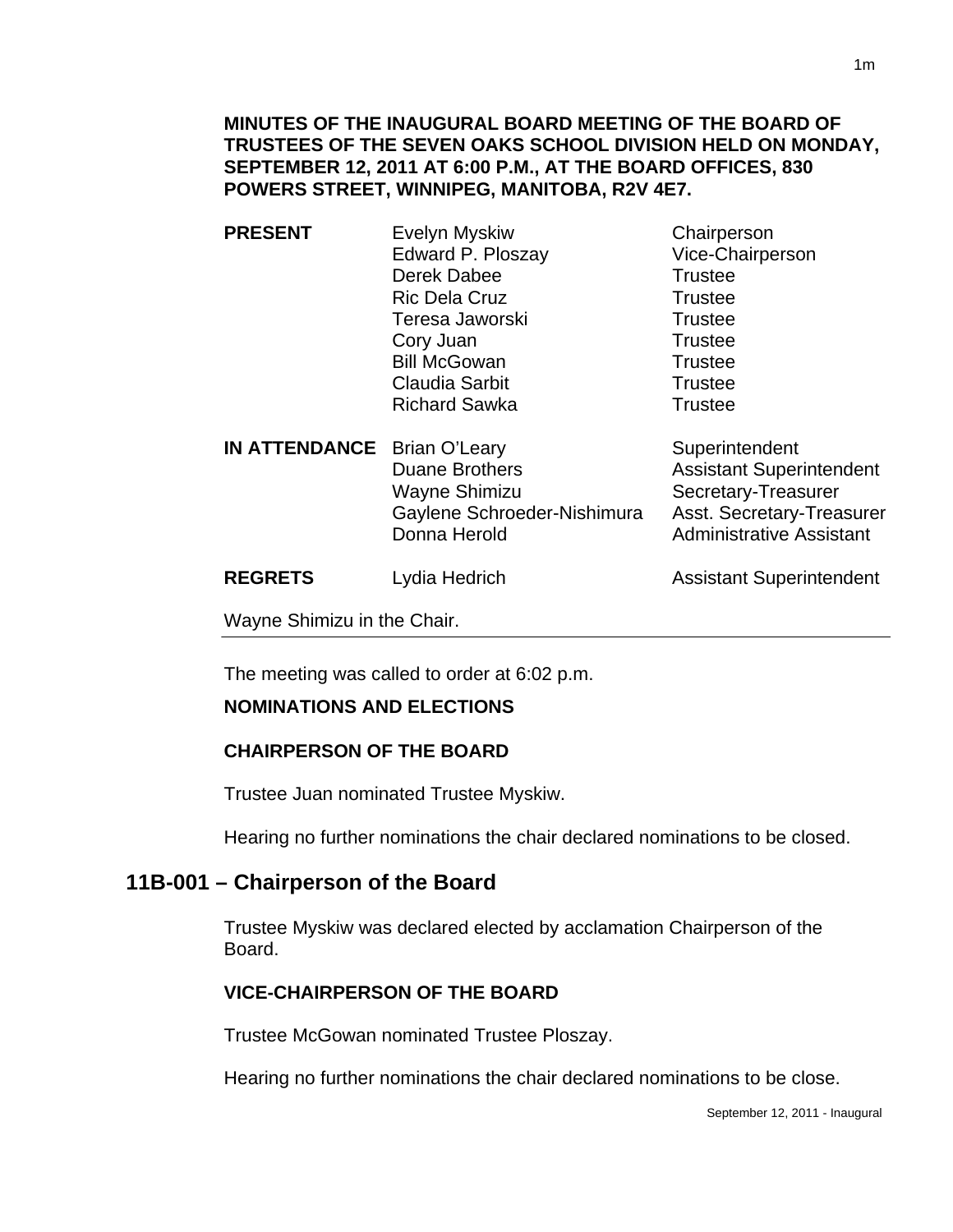### **NOMINATIONS AND ELECTIONS**

## **11B-002 – Vice-Chairperson of the Board**

Trustee Ploszay was declared elected by acclamation Vice-Chairperson of the Board.

Trustee Myskiw in the Chair.

### **CO-CHAIRS OF NEGOTIATIONS SEVEN OAKS TEACHERS' ASSOCIATION**

Trustee Dela Cruz nominated Trustee Sawka. Trustee Dabee nominated Trusted Juan.

Hearing no further nominations the Chair declared nominations to be closed.

## **11B-003 – Co-Chair of Negotiations – Seven Oaks Teachers' Association**

Trustee Sawka was declared elected Co-Chair of Negotiations for the Seven Oaks Teachers' Association.

#### **CO-CHAIRS OF NEGOTIATIONS CANADIAN UNION OF PUBLIC EMPLOYEES**

Trustee Jaworski nominated Trustee Dela Cruz.

Hearing no further nominations the Chair declared nominations be closed.

# **11B-004 – Co-Chair of Negotiations – Canadian Union of Public Employees**

Trustee Dela Cruz was declared elected by acclamation Co-Chair of Negotiations for the C.U.P.E. Locals No. 731, 949, 2938.

#### **CO CHAIR OF NEGOTIATIONS SEVEN OAKS PARAPROFESSIONAL ASSOCATION**

Trustee Sawka nominated Trustee Jaworski. Trustee Myskiw nominated Trustee Juan.

Trustee Juan declined the nomination.

Hearing no further nominations the Chair declared nominations be closed.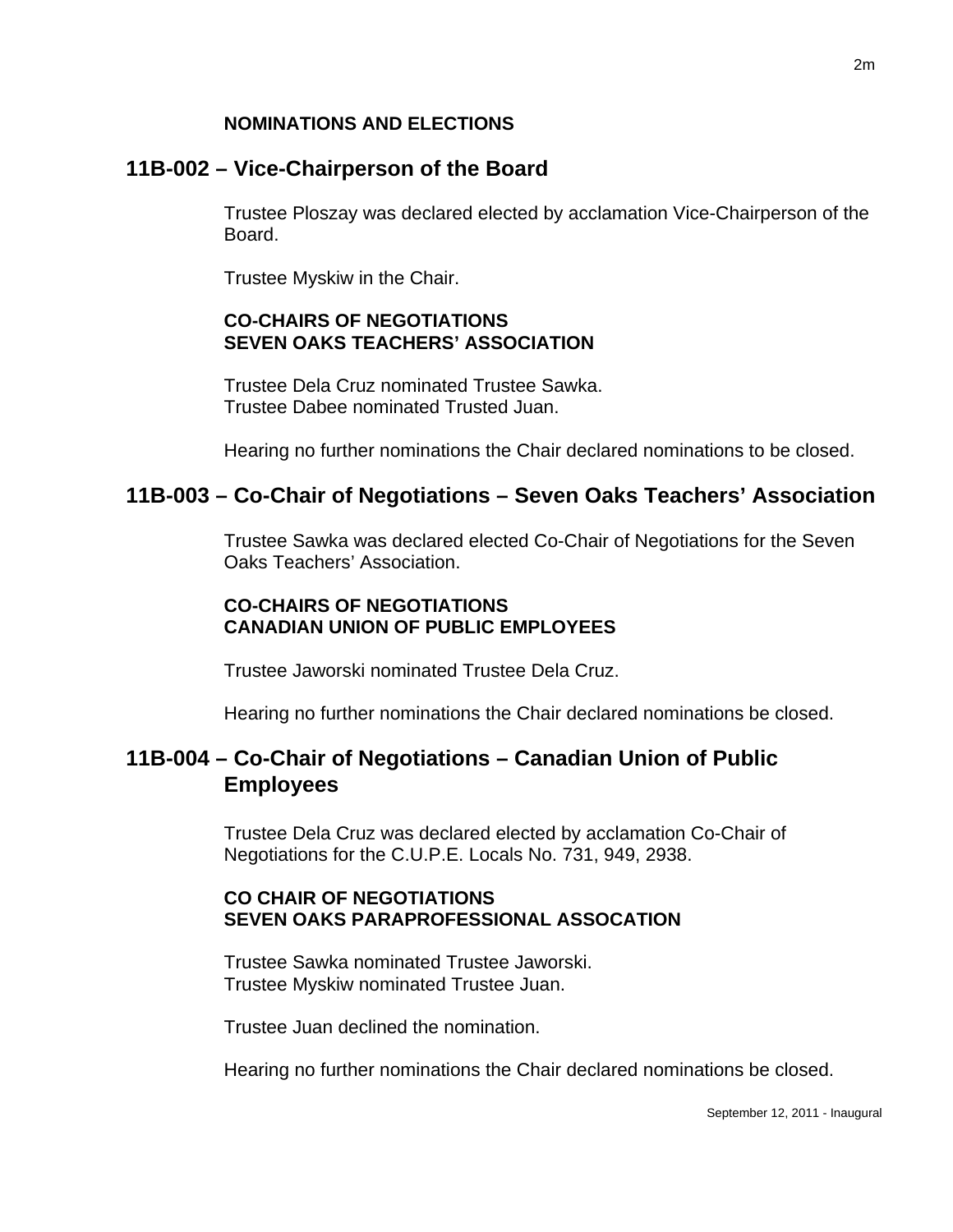# **11B-005 – Co-Chair of Negotiations – Seven Oaks Paraprofessional Association**

Trustee Jaworski was declared elected by acclamation Co-Chair of Negotiations for the Seven Oaks Paraprofessional Association.

#### **REPRESENTATIVES TO OTHER BODIES – STANDING COMMITTEES**

## **11B-006 – Representatives to Other Bodies – Standing Committees**

- Policy Manual Committee: Trustees Jaworski, McGowan and Ploszay.
- **Workplace Safety and Health Committee: Trustee Myskiw.**
- **Accident Review Committee: Trustees Sarbit and Sawka.**
- Board / SOTA P.D. Committee: Trustees Sarbit and Sawka.
- Educational Leave Committee: Trustees Jaworski and Juan.
- Board / SOTA Staff Advisory Committee: Trustees Juan, McGowan and Sarbit.
- **Board / Student Liaison Committee: Trustees Dabee and Ploszay.**
- **Negotiations Committees:** 
	- Seven Oaks Teachers' Association: Trustees Sawka (Chair), Juan and Ploszay.
	- Canadian Union of Public Employees, Locals #731, #949 and #2938: Trustees Dela Cruz (Chair), Dabee and Myskiw.
	- Seven Oaks Paraprofessional Association: Trustees Jaworski (Chair), McGowan and Sarbit.

## **11B-007 – Representatives on External Committees**

- City of Winnipeg Liaison: The Board will send the Chair.
- Metro Coordinating Committee: Trustees Dela Cruz, Jaworski and Sawka.

## **11B-008 – Auditors**

McGowan / Juan

That the auditors for the Seven Oaks School Division for the 2011-2012 school year be K.P.M.G. **CARRIED**

## **11B-009 – Solicitor**

Jaworski / Dela Cruz That the solicitors for the Seven Oaks School Division be on a fee for service basis. **CARRIED**